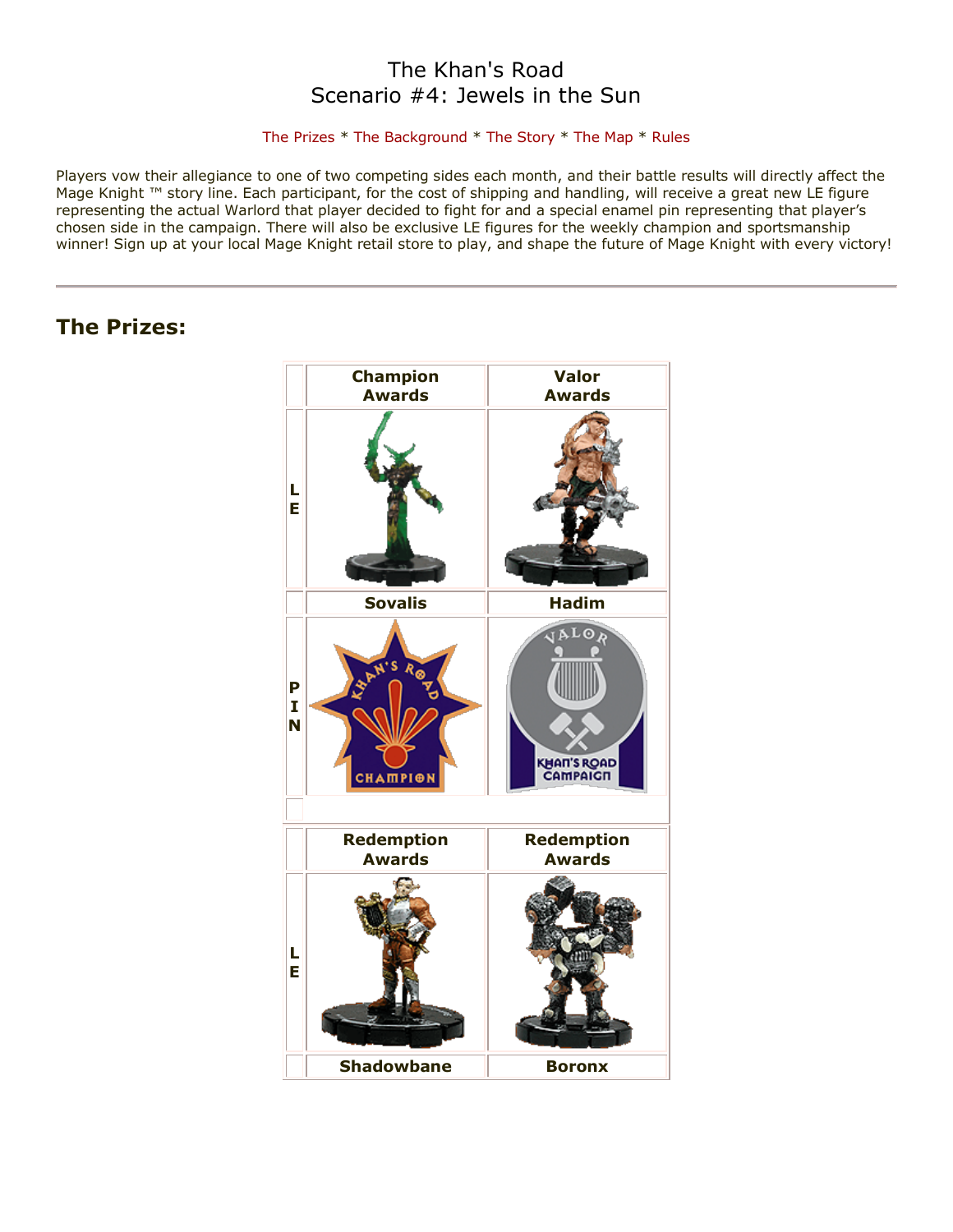

# **The Background :**

When a group of Knights Immortal warriors investigate the region known as the Khan's Road, they soon discover suspicious behavior by the Orc Raiders. While every year for countless centuries the Orcs have raided south out of the Khan's Road area, this year the Khan's Road is guarded by groups of the Orcs' greatest warriors, preventing any intruders from moving too far into the Fist! By the end of this battle, either the Orc Raiders will preserve their secret plans to invade Prieska, or the Knights Immortal will learn the truth and send word throughout the free lands of the Orcs' plans for domination!

**VS**



## **ShadowBane, War Bard**

As the leader of the Knights Immortal Outriders, Shadowbane is assigned to patrol the area between Khamsin and the steppelands belonging to the Orc Raiders. But when Shadowbane discovers suspicious activity on the part of the Orcs, his investigation takes him and the Outriders into the heart of danger, revealing a dangerous plot that may well change the balance of power in the Land!



## **Boronx**

With the Orcish war-leader, Kzar Nabar, leading the Orcish hordes west to the rendezvous point with the Galeshi scouts, it is up to the brave Ironclad warrior, Boronx, to ensure that no one learns of Nabar's plans too early. But when a patrol of Knights Immortal soldiers investigates the lack of summer raiders on the Khan's Road, it is up to Boronx to distract or destroy the High Elves before they learn the truth!

# **The Story:**

## **Scenario #4: Jewels in the Sun**

Just as the Knights Immortal and the Orc Raiders are about to clash in final combat, a powerful presence appears before both of the Warlords and raises the stakes.

# **Boronx, Orc Ironclad**

#### **Orc Raiders**

The Orcs shied away from the bright blue radiance emanating from the entity, covering their eyes with their stumpy fingers or raising their shields to block the light. Where only a moment ago had hunched an old man in a woolen cloak, alone and humble on the grassy plain, now floated a powerful creature of light and power. It shone in the sunlight like a living jewel, dazzling the Orcs with its presence.

"Attend me," the Solonavi demanded. "Come forth, Khan, and hear my words."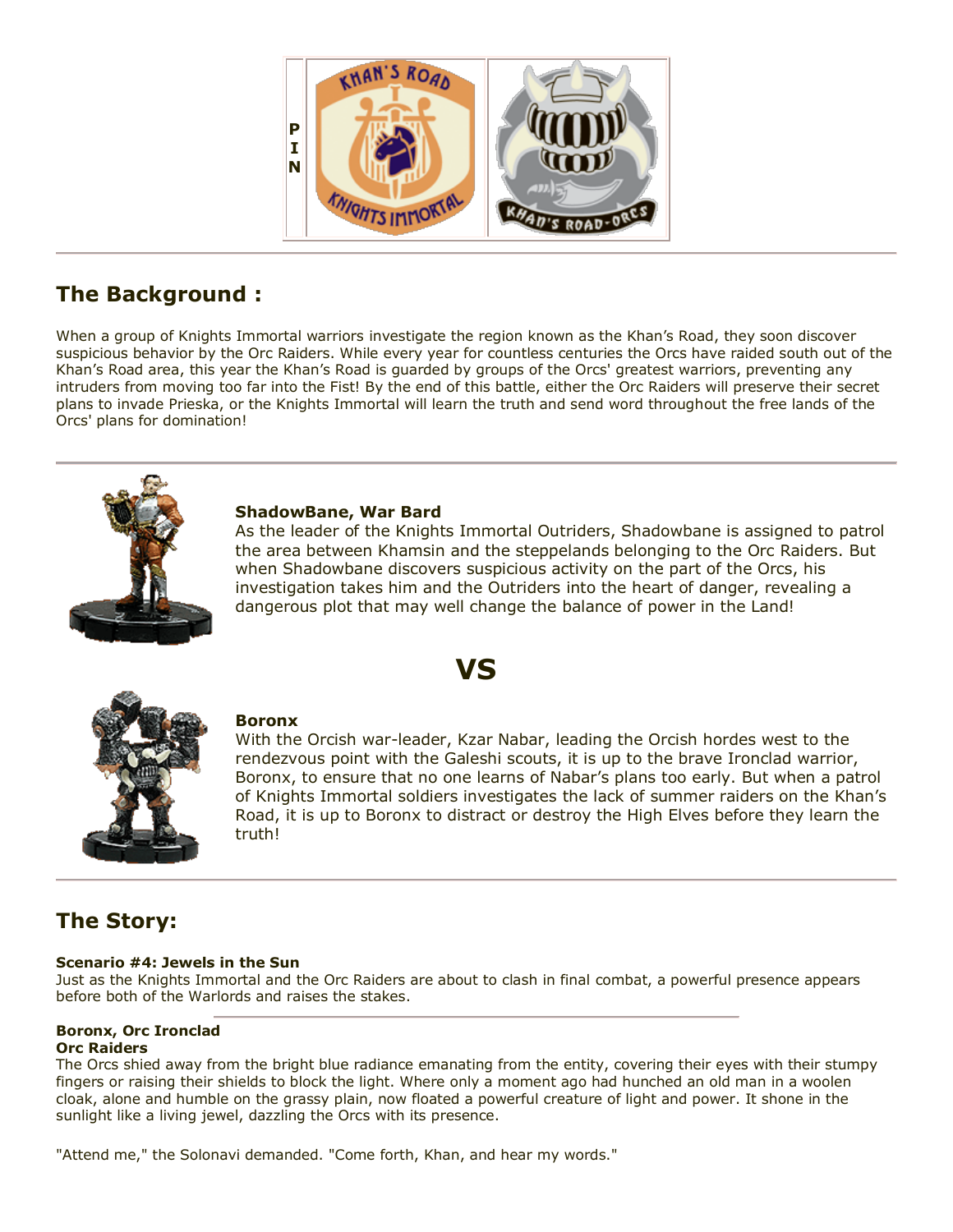Boronx reluctantly pushed his way through the throng of cowering Orcs, with Hadim close behind him. "What you want, thing?" Boronx said, trying to sound bold. "I not afraid of you."

"I seek the strongest amongst you to serve, to gain power and to unearth the secrets of the world," came the reply.

"I serve no one," Boronx snarled, "but myself and my Kzar."

The Solonavi turned to Hadim. "Galeshi, you understand the old legends," it stated. "You know what it is I offer, and what we are capable of."

"Boronx," Hadim said quietly, "you may wish to consider its offer. According to the legends passed down among my people, this creature is a being of limitless power and loyalty. It offers to serve you unconditionally, as would a sand jinn or a desperate slave."

"I only serve the strongest, Khan," the Solonavi corrected, "and strength must be proved in order to become a Seeker."

"I am strongest of my kind," snapped Boronx. "I will have you."

"Then prove yourself," the Solonavi said, raising one arm toward the horizon. "Even now the Elves of Rivvenheim ride to battle with you. Defeat them, and you shall have the strength of the Solonavi at your side for as long as you live."

The Orc looked at the Galeshi suspiciously. Hadim nodded emphatically, gesturing for him to accept the offer. "Yes!" shouted Boronx, raising his hammers. "Yes, I take you as my servant, and we destroy all enemies!"

#### **ShadowBane, War Bard Knights Immortal**

The High Elven commander watched helplessly as Tryn, the fresh-faced Lancer who had precipitated the last days of battle, breathed one last time before passing beyond the reach of any healer or priest. Run through by an Orcish Launcher, in death the Lancer looked as peaceful as any veteran warrior ready to face his Heirraman gods, the pain he had struggled with now gone from his face.

Taking his Heiramman medallion in his hand, the War Bard began to chant one of the oldest songs the High Elves possessed. A death dirge, short and quick, calling upon the gods to spirit away the soul of a fallen warrior, so the Necromancers could not call it back to the Land.

Then, calling upon his arcane lore, the War Bard began chanting an old prayer for deliverance from death. He knew now that the Orc hordes were heading west through the Blasted Lands, with the cursed Galeshi guiding them through the supposedly unpassable territories. He needed the blessing of the gods to break through the Ironclad's army and get the news to the High Elven Council.

The smells of blood and death faded as the energies of the Blessed Ones filled his senses. But in a heartbeat, it was gone, his communion interrupted by a blinding, searing light.

"You have called us," said the being that had appeared before Shadowbane.

Looking up at the entity, the War Bard shook his head slowly, numb with shock. "I have called, but not for you," he said finally. "I sought mine own gods."

"My masters heard your call and sent me. It is their right," the being said. "Win this battle, and I will serve you for the remainder of your life, High Elf. Your enemies shall fall as rain. You shall become our Seeker, this land shall belong to the High Elves, and you will bear our strength for as long as the stars burn. You shall fight evil, and know all. Do you agree?"

Shadowbane realized he was nodding slowly. Winning the battle here, on the plains to the south of the Fist, was his most immediate concern. But far more compelling for the scholar-warrior was the prospect of learning for himself the secrets of these unknowable, ancient beings.

"Yes," he found himself saying, and the Solonavi regally inclined its head in agreement.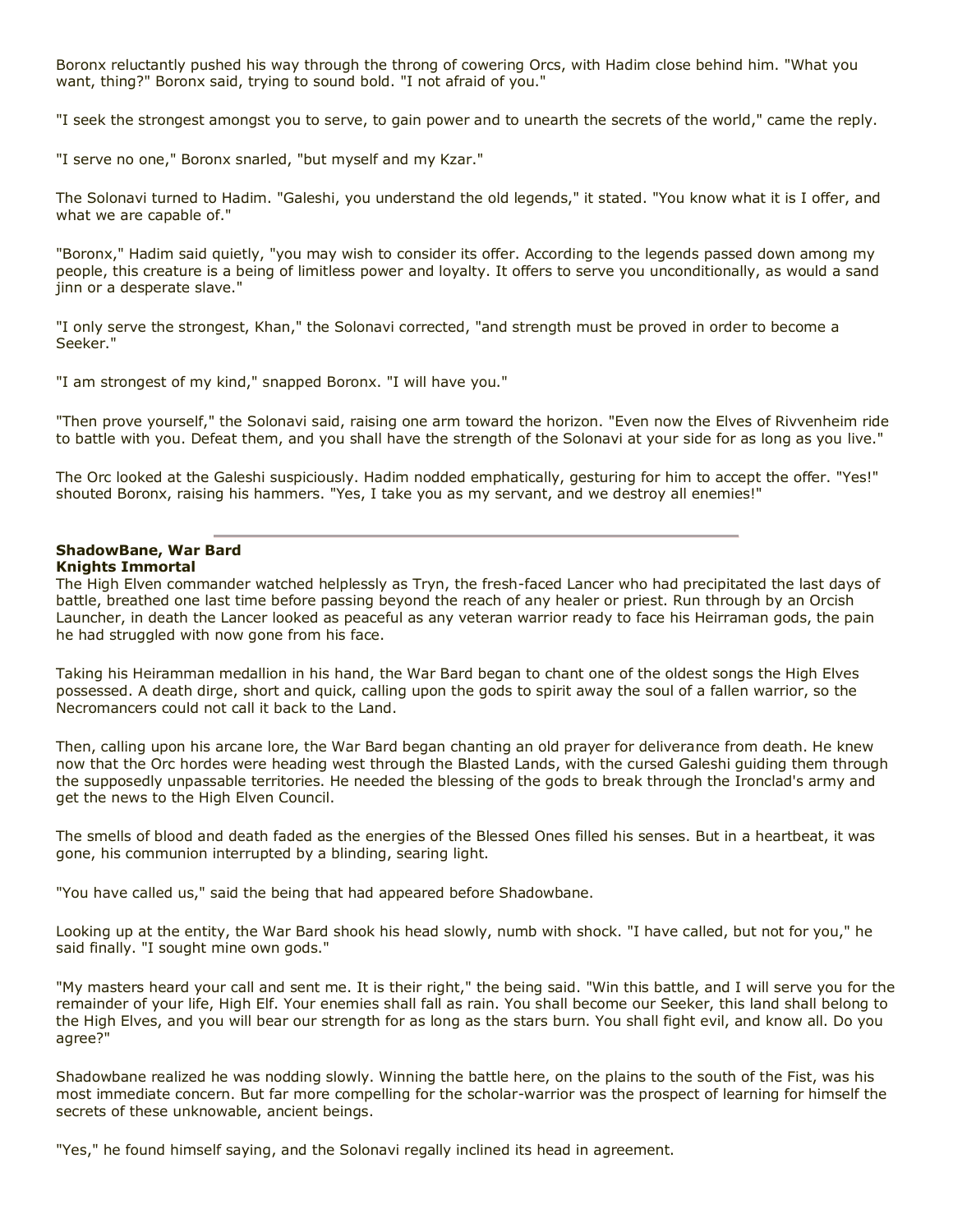#### **Background**

When a mysterious Solonavi comes to both Boronx and Shadowbane, promising them power and knowledge, the two sides clash in a final battle to determine which will win the Solonavi's prize and control the region-and to decide whether the Knights Immortal will learn of the Orc horde descending on the distant country of Prieska!

### **Objective**

Engage and eliminate the enemy forces.

#### **Army Size**

2-player game. 400 points per player, 4 actions per turn. Single-dial figures only. (Titans and Multi-Dial Warriors are not allowed)

**Rule Set** Mage Knight Unlimited

**Time Limit**

90 minutes

#### **Setting the Scene**

Set up terrain per the Mage Knight Unlimited rules. Castle pieces are not used in this scenario.

#### **Special Rules**

1) The Knights Immortal player must have at least one Knights Immortal figure in his army. The Orc Raiders player must have at least one Orc Raiders figure in his army.

2) Calculate both players' victory points at the end of each player's turn.

3) If a player has earned more victory points than his opponent, at the beginning of his turn he may roll for one additional Command action, as if he had a figure in his army with the Command special ability. (The Solonavi is helping the winner destroy the weaker army.) If the player has equal or fewer victory points than his opponent at the beginning of his turn, he does not get to roll for an extra Command action.

#### **Victory Conditions**

Use standard Mage Knight Unlimited victory conditions

#### **Battlefield Map:**